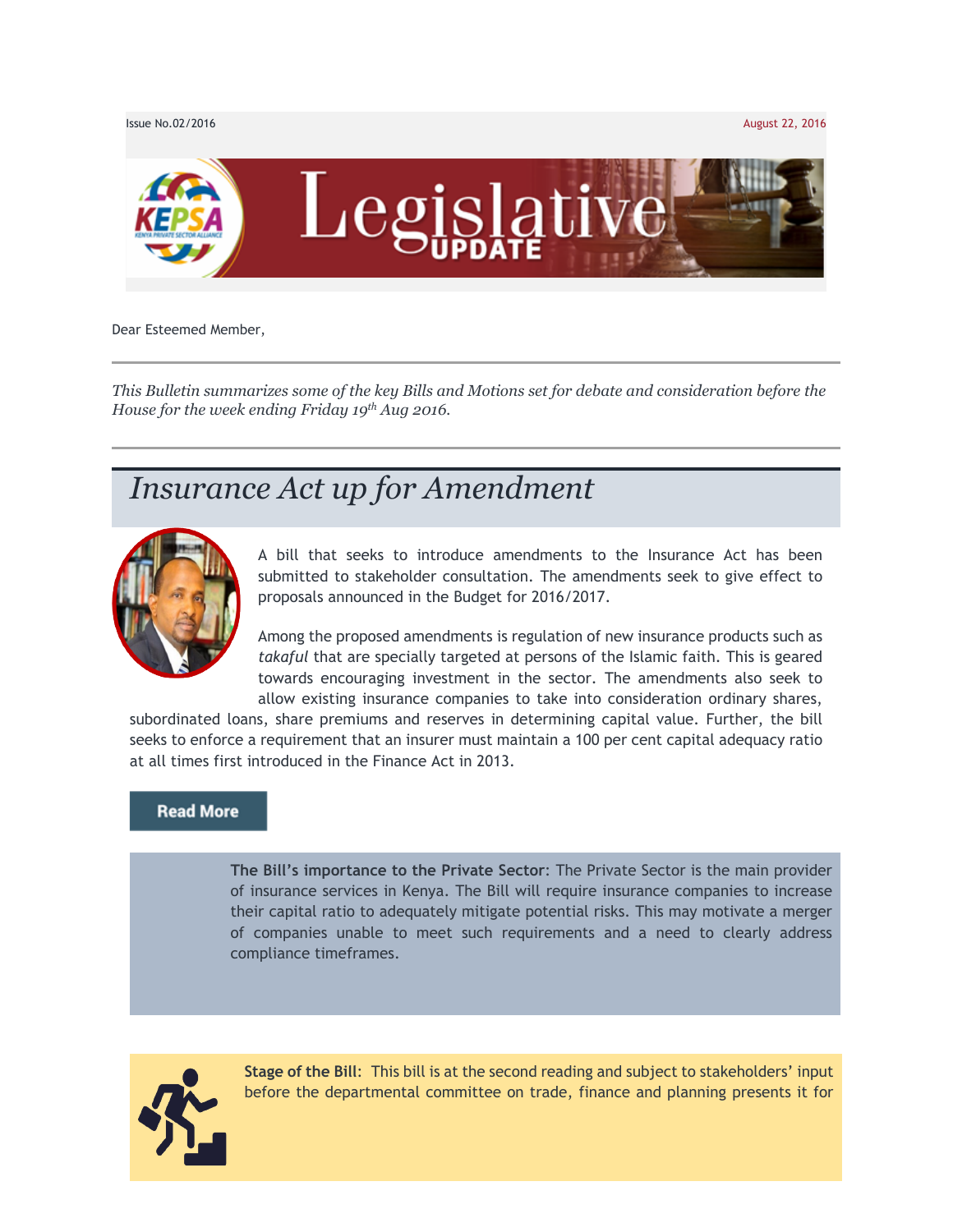the third reading with any proposed and agreed amendments.

# *Public Procurement Regulations open to Stakeholders' feedback*



The National Treasury has published draft Regulations to the Public Procurement and Asset Disposal Act. The Act came into effect on January 7th, 2016. The Regulations are due to be subjected to stakeholder's input before submission to the Parliamentary Departmental Committee on Delegated legislation…



**The Regulations' importance to the Private Sector:** These Regulations are expected to streamline public procurement and strengthen the framework of dispute resolution. They create obligations under a code that will regulate suppliers. The Preference and Reservations scheme creates a platform for affirmative action for local bidders in major government procurement while strong provisions on local content will further support the development of the Private Sector.

2016 – DRAFT.



**Stage of the Regulations**: The Regulations are now subject to Stakeholders' feedback before finalization and submission to the Attorney General's office.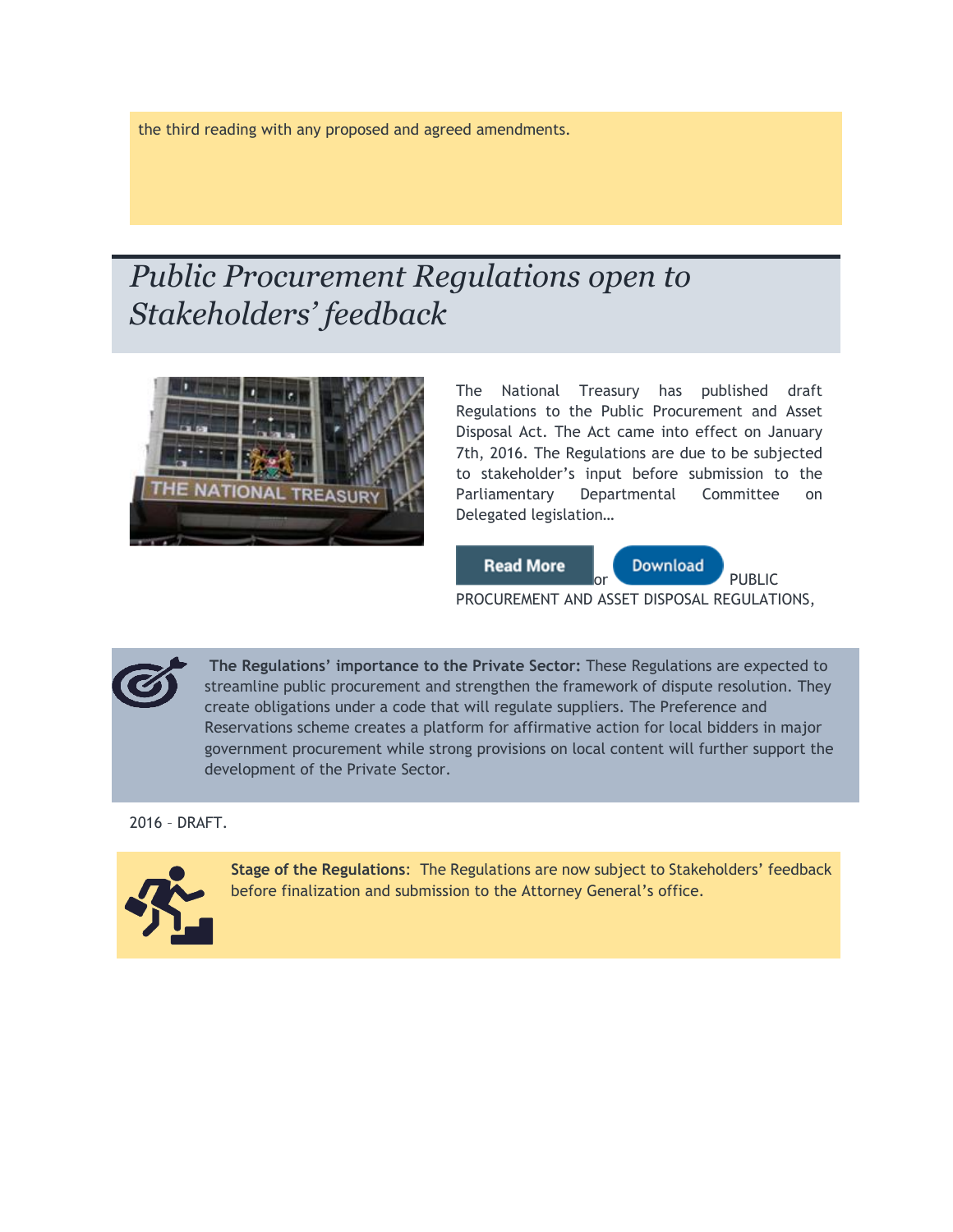

### THIS WEEK'S WATCH



*Members of the Joint Parliamentary Select Committee on the IEBC during a parliamentary sitting (photo courtesy: The Star)*

The two Houses of Parliament – the National Assembly and Senate – are set to adopt the report on electoral reform prepared by a Select Joint Parliamentary Committee. The two Houses will also debate two Bills which will result in the disbandment of the Independent Electoral and Boundaries Commission (IEBC) and pave way for a new electoral body by September. A raft of other electoral reforms are also proposed in the Election Laws (Amendment) Bill and the Election Offences Bill. The latter seeks to amend the Elections Act, the Political Parties Act and the IEBC Act.



### THE KENYA GAZETTE ROUND UP

The Cabinet Secretary for Information, Communication and Technology has announced the appointment of members to the Media Council of Kenya for a period of 3 years. The members are Charles Kerich (Chairperson), Veronicah Kuto, Violet Awuori, Julius Kinyeki, Ahmed Ibrahim, Rev. Dr Paul Inuvu, Annette Okello and Elizabeth Limagur.

The Energy Regulatory Commission has announced a foreign exchange fluctuation adjustment of plus 84 cents per KWh for all meter readings taken in August 2016.

The Kenya Copyright Board has designated the Performers Rights Society of Kenya as a collecting Society for all relevant copyright works under the Copyright Act backdated to January 1, 2016.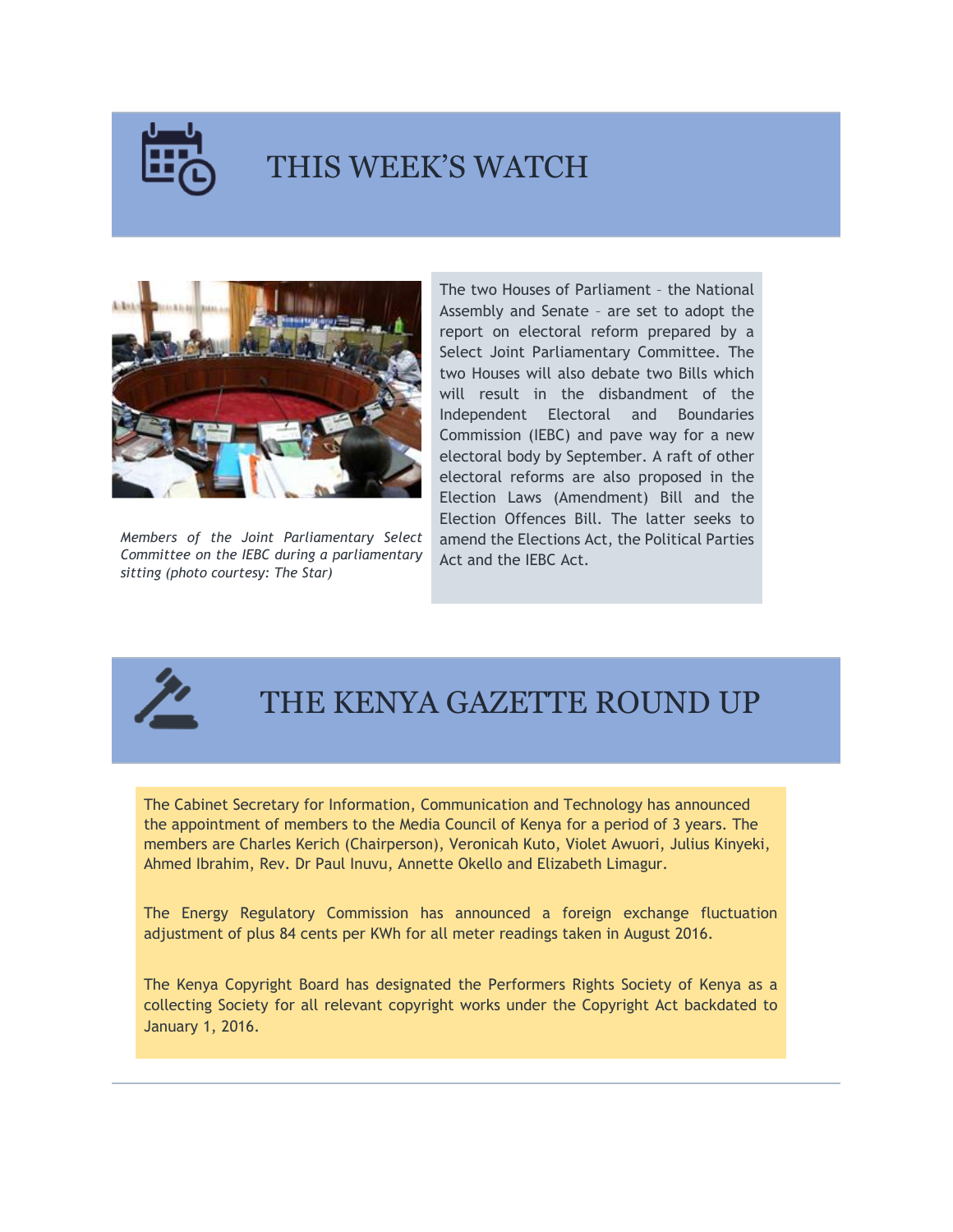Your comments will be most appreciated - please send to [communications@kepsa.or.ke](mailto:communications@kepsa.or.ke)

Best regards,



#### **KEPSA Communication**

**Kenya Private Sector Alliance** | 5th Flr, Shelter Afrique Building, Mamlaka Rd,

P.O. Box 3556-00100 Nairobi, Kenya

Office: +254 20 2730371/2/2727936 | Fax: +254 20 2730374

Cell: +254 720 340949 | [communications@kepsa.or.ke](mailto:communications@kepsa.or.ke)

[www.kepsa.or.ke](http://www.kepsa.or.ke/) | *The Voice of Private Sector in Kenya*



**Stay in touch** Follow us on **Twitter** Become a fan become a ran<br>on Facebook [W](mailto:communications@kepsa.or.ke)rite to Us

### *The Voice of Private Sector in Kenya*

Kenya Private Sector Alliance | 5th Floor, Shelter Afrique Building, Mamlaka Rd | P.O. Box 3556-00100 Nairobi, Kenya

Office: +254 20 2730371/2/2727936 | Fax: +254 20 2730374 | Cell: +254 720 340949 | [www.kepsa.or.ke](http://www.kepsa.or.ke/) | [info@kepsa.or.ke](mailto:info@kepsa.or.ke)

This was sent to you because you are listed as one of our valued partners. If you no longer wish to receive our updates, please click here to *unsubscribe*.